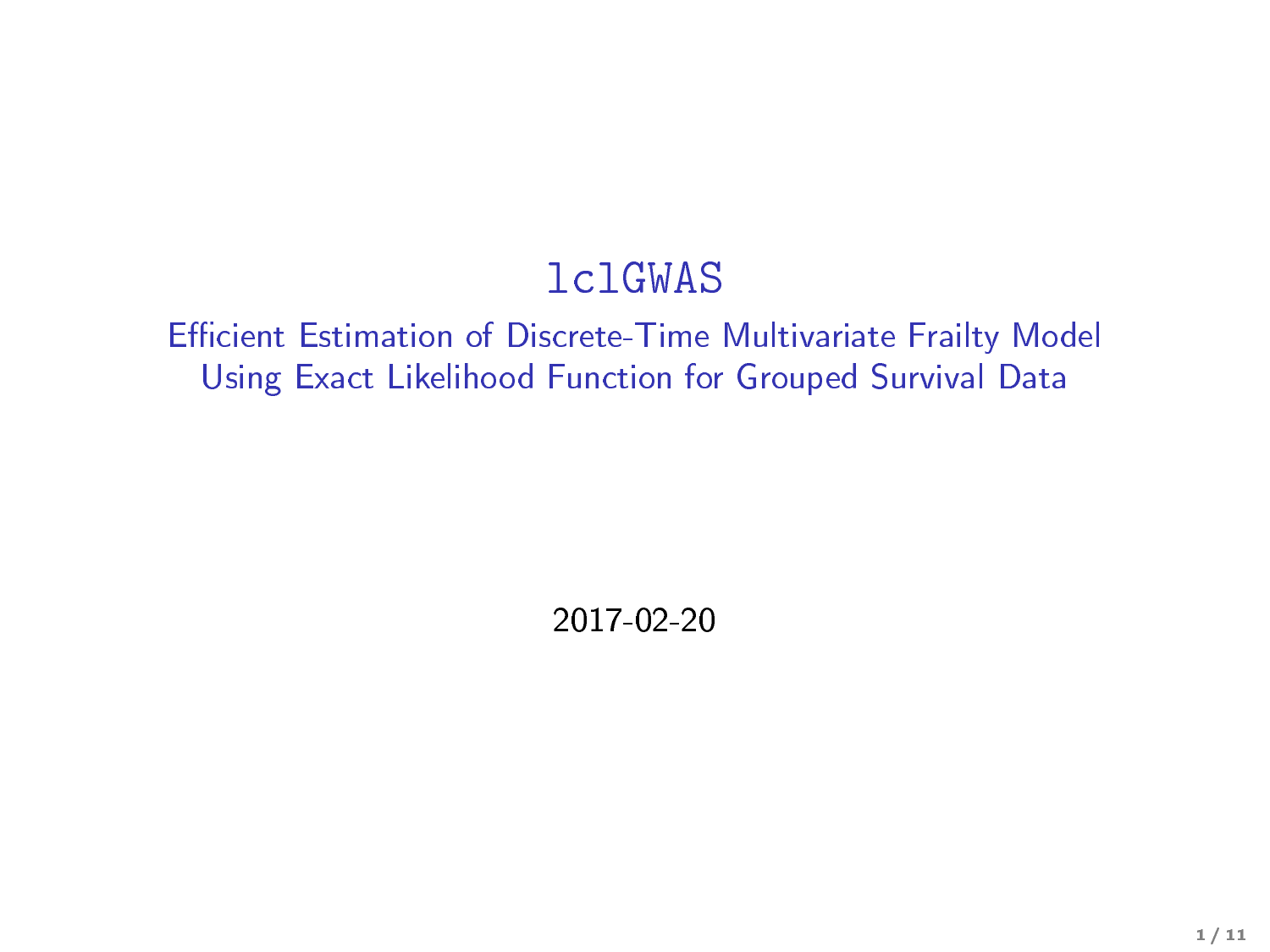### Introduction

- $\blacktriangleright$  This document provides an example for using the 1c1GWAS package to estimate the baseline hazard, frailty variance, and fixed effect parameter for a discrete-time frailty model with random effects using the exact likelihood. The functions are designed to analyze grouped time-to-event data accounting for family structure of related individuals (i.e., trios).
- $\triangleright$  The major algorithms in this package are written in C++, which is ported to R by Rcpp, to facilitate fast computation.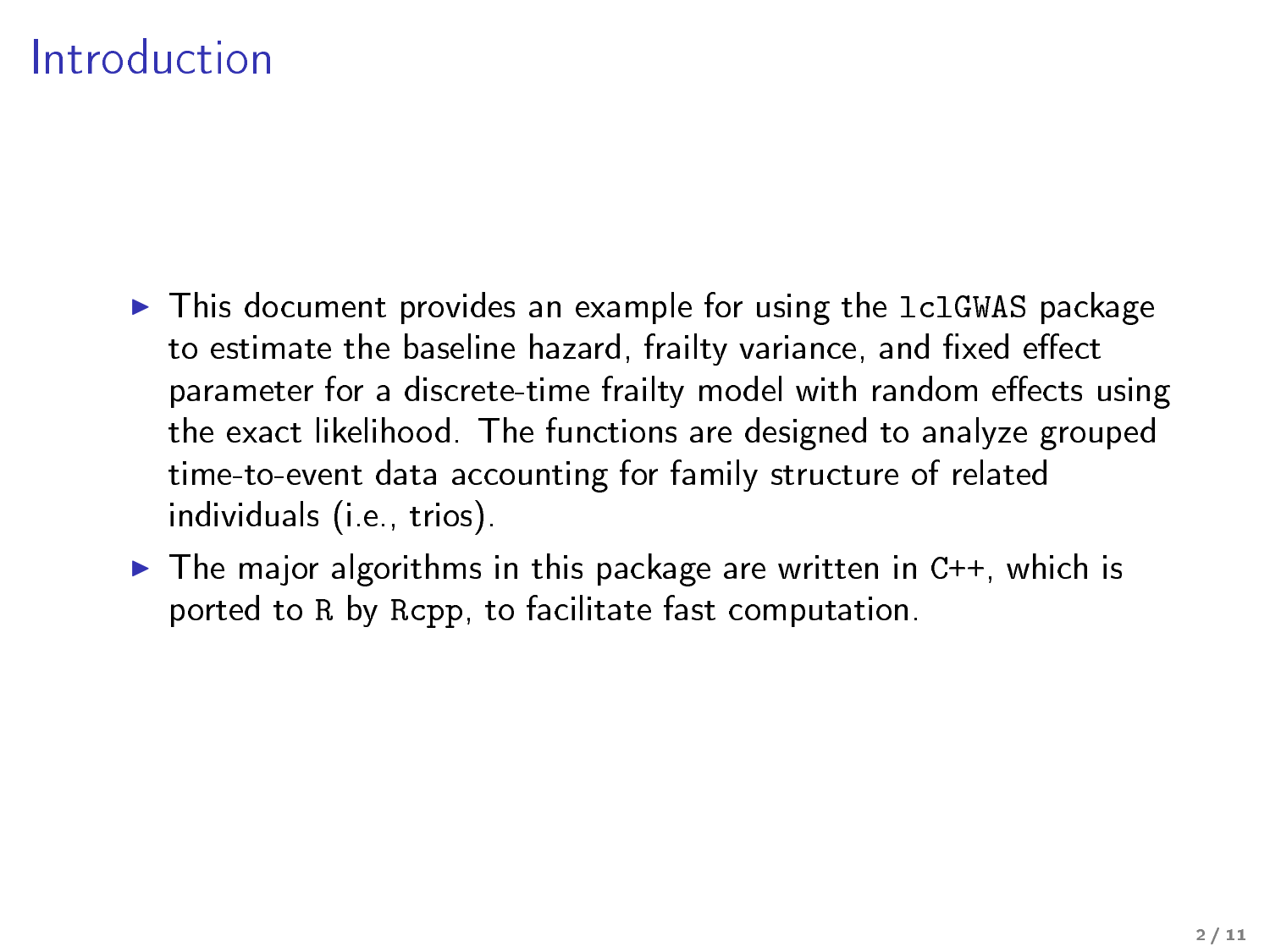# Model Assumptions

- $\blacktriangleright$  The input data is assumed to be organized such that records for each family occur consecutively, and that records for offspring precede those for parents. The variance matrix for the random effects is assumed to be of the form var $*$ K, where K is a matrix of kinship coefficients between family members.
- $\blacktriangleright$  The following family groupings are permitted: (Individual), (Offspring, Offspring), (Offspring, Parent), (Offspring, Parent, Parent), and (Offspring, Offspring, Parent, Parent). Other family structures have not been implemented.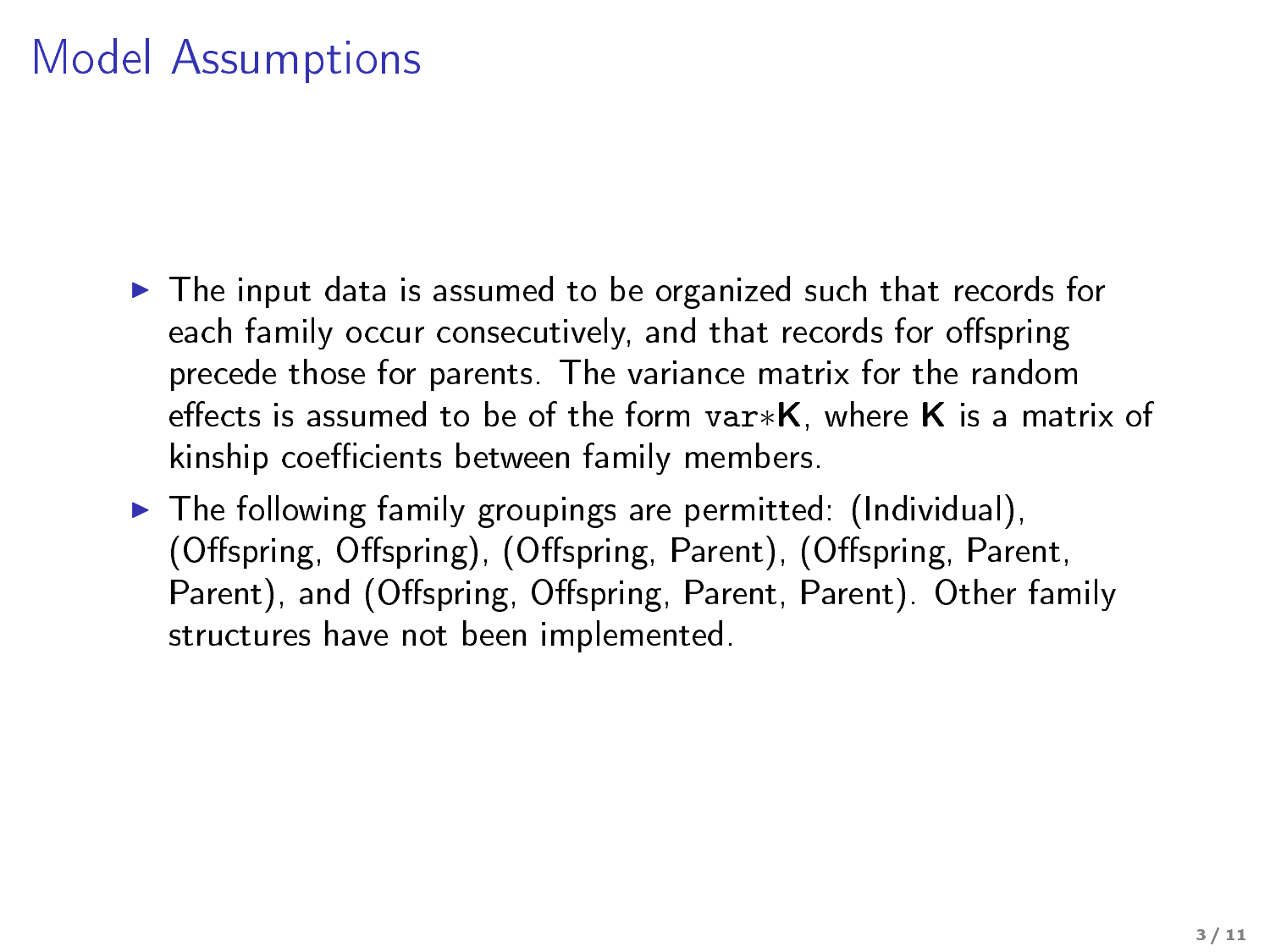### betaEst

```
beta <- betaEst(fam_group, alpha, dtime, delta,
                g, var, lower = 0, upper = 2)
```
Function aguments:

fam\_group: Vector of family indicators for each sample.

- alpha: Vector of baseline survival rates for each time interval.
- dtime: Vector of observed discrete survival times for each sample.
- delta: Event indicator vector: 1 indicates observed event, 0 indicates censored.
	- g: Vector of numeric genotypes for each sample.
	- var: Scalar for frailty variance.
- lower: Scalar for the lower bound of the fixed effect parameter estimation search region.
- upper: Scalar for the upper bound of the fixed effect parameter estimation search region.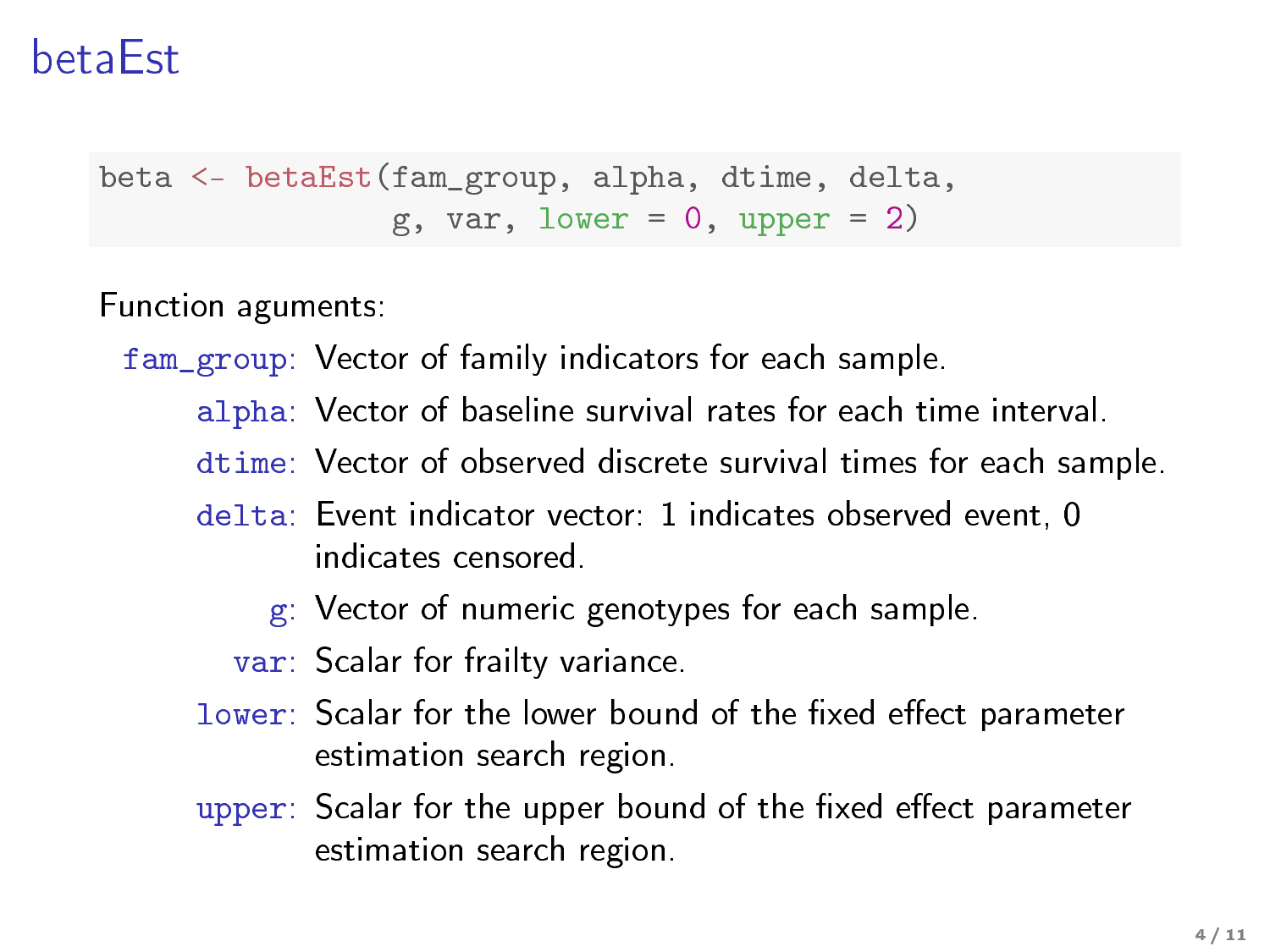#### Returned Value of betaEst

Function returns:

betaEst: Scalar estimate of the fixed effect parameter.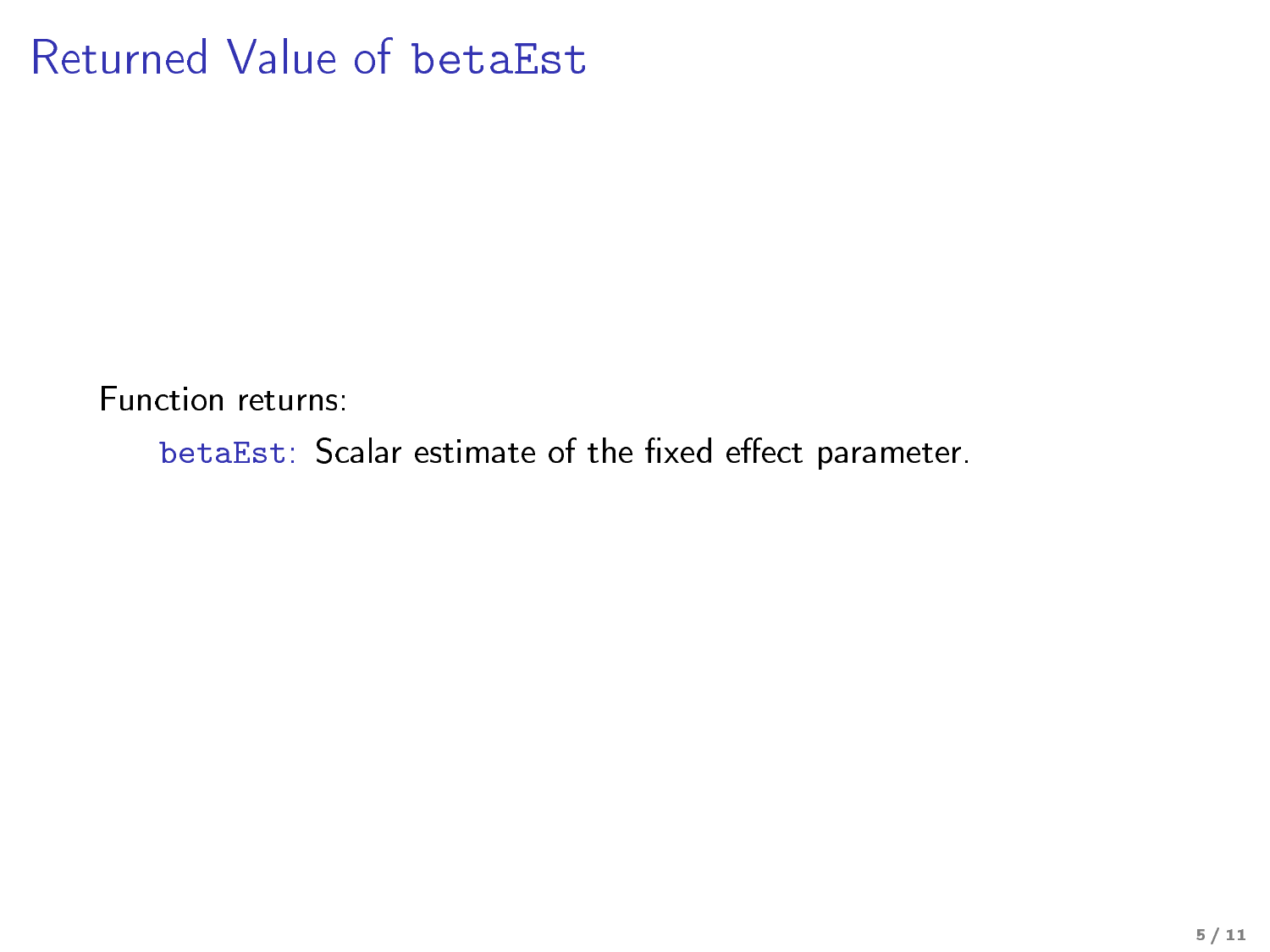## varEst

```
var <- varEst(fam_group, alpha, dtime, delta,
              g, beta, lower = 0, upper = 2)
```
Function aguments:

- fam\_size: Vector of family indicators for each sample.
	- alpha: Vector of baseline survival rates for each time interval.
	- dtime: Vector of observed discrete survival times for each sample.
	- delta: Event indicator vector: 1 indicates observed event, 0 indicates censored.
		- g: Vector of numeric genotypes for each sample.
		- $beta:$  Scalar for the fixed effect size.
	- lower: Scalar for the lower bound of the variance estimation search region.
	- upper: Scalar for the upper bound of the variance estimation search region.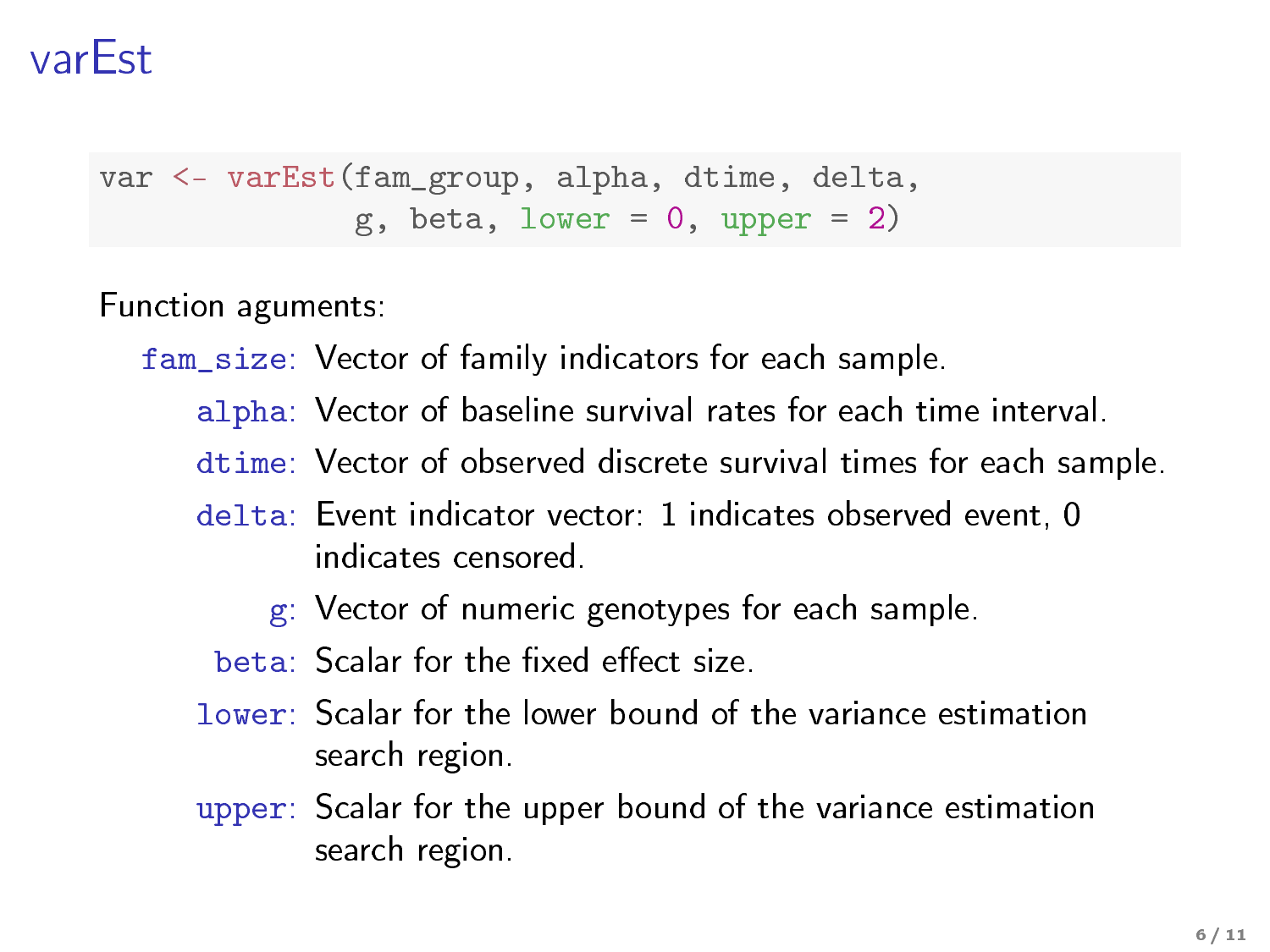### Returned Value of varEst

Function returns:

varEst: Scalar estimate of the frailty variance.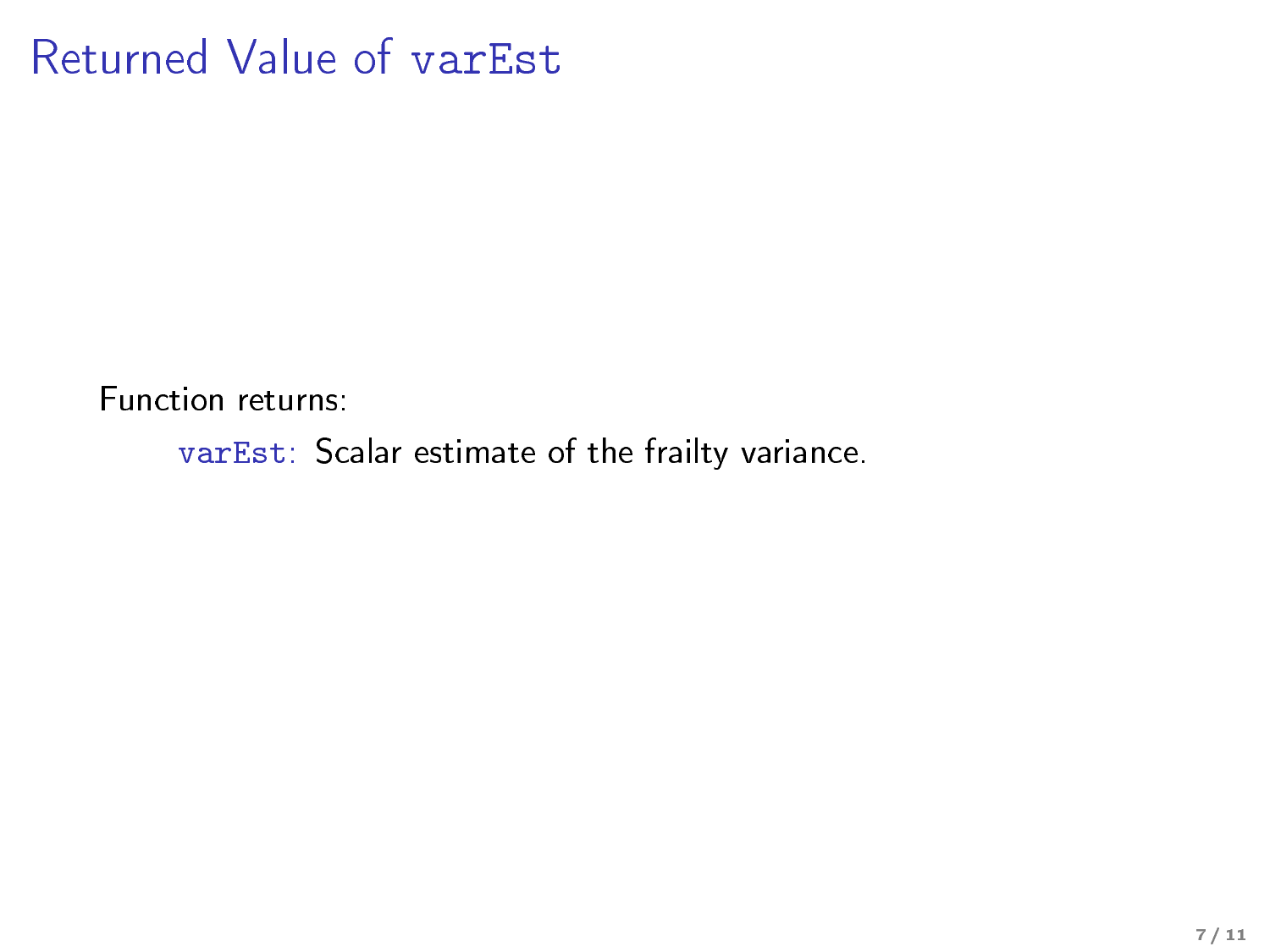# alphaEst

alpha <- alphaEst(dtime, delta)

Function aguments:

dtime: Vector of observed discrete survival times for each sample.

delta: Event indicator vector: 1 indicates observed event, 0 indicates censored.

Function returns:

alphaEst: Vector of estimates of the baseline survival rates.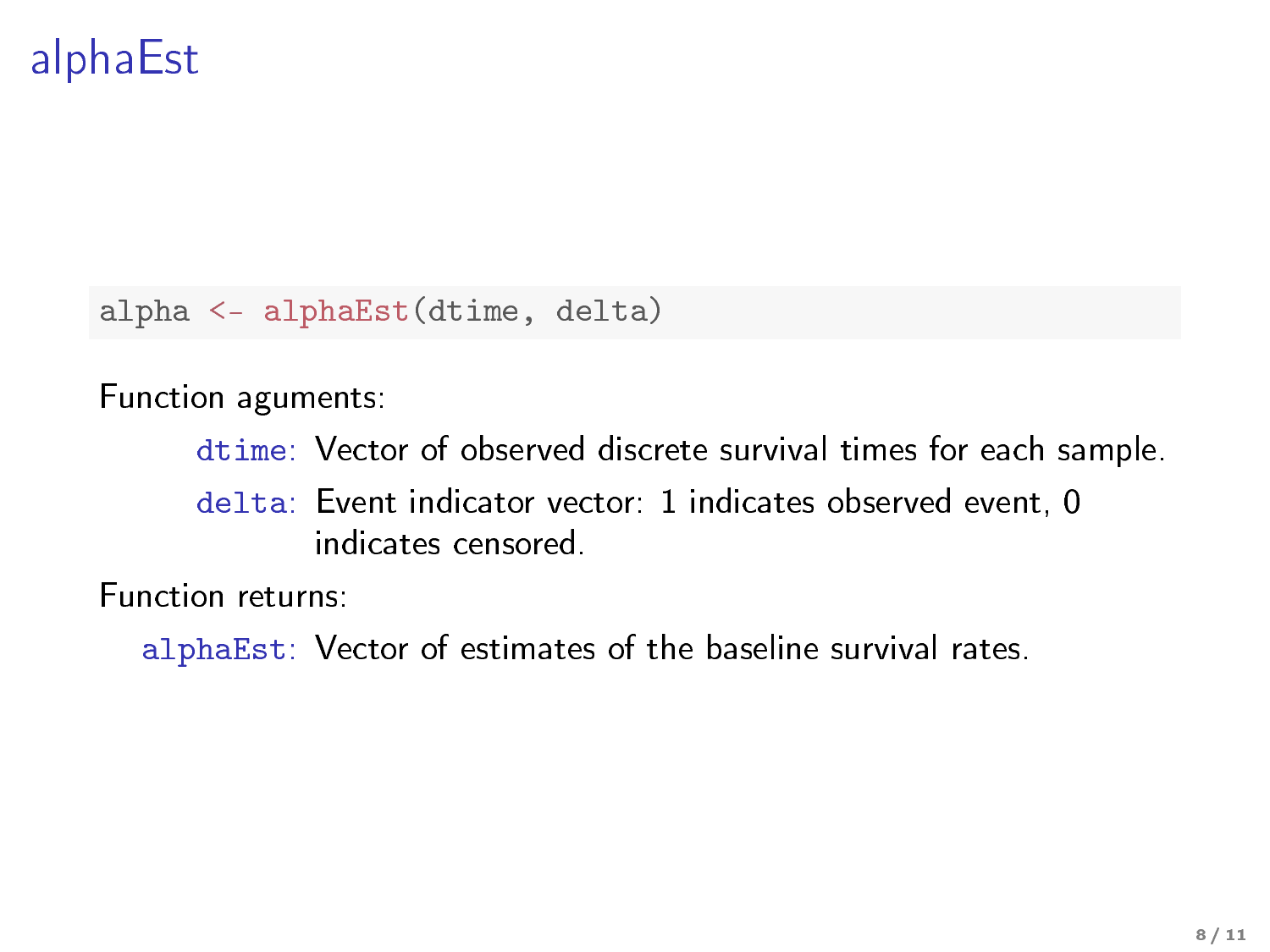# Example

Generate discrete survival data:

```
alphas <- c(0.75, 0.6666667, 0.5, 0.0)
fgrp \langle -c(1, 1, 1, 2, 2, 2, 3, 3, 3) \rangledtimes \leq c(1, 3, 3, 4, 1, 1, 2, 3, 1)deltas \leftarrow c(1, 0, 1, 1, 1, 0, 1, 0, 1)gs <- c(0, 1, 1, 1, 2, 2, 0, 0, 0)
var <- 0.2
```
Load lclGWAS (after installing its dependent packages):

library(lclGWAS)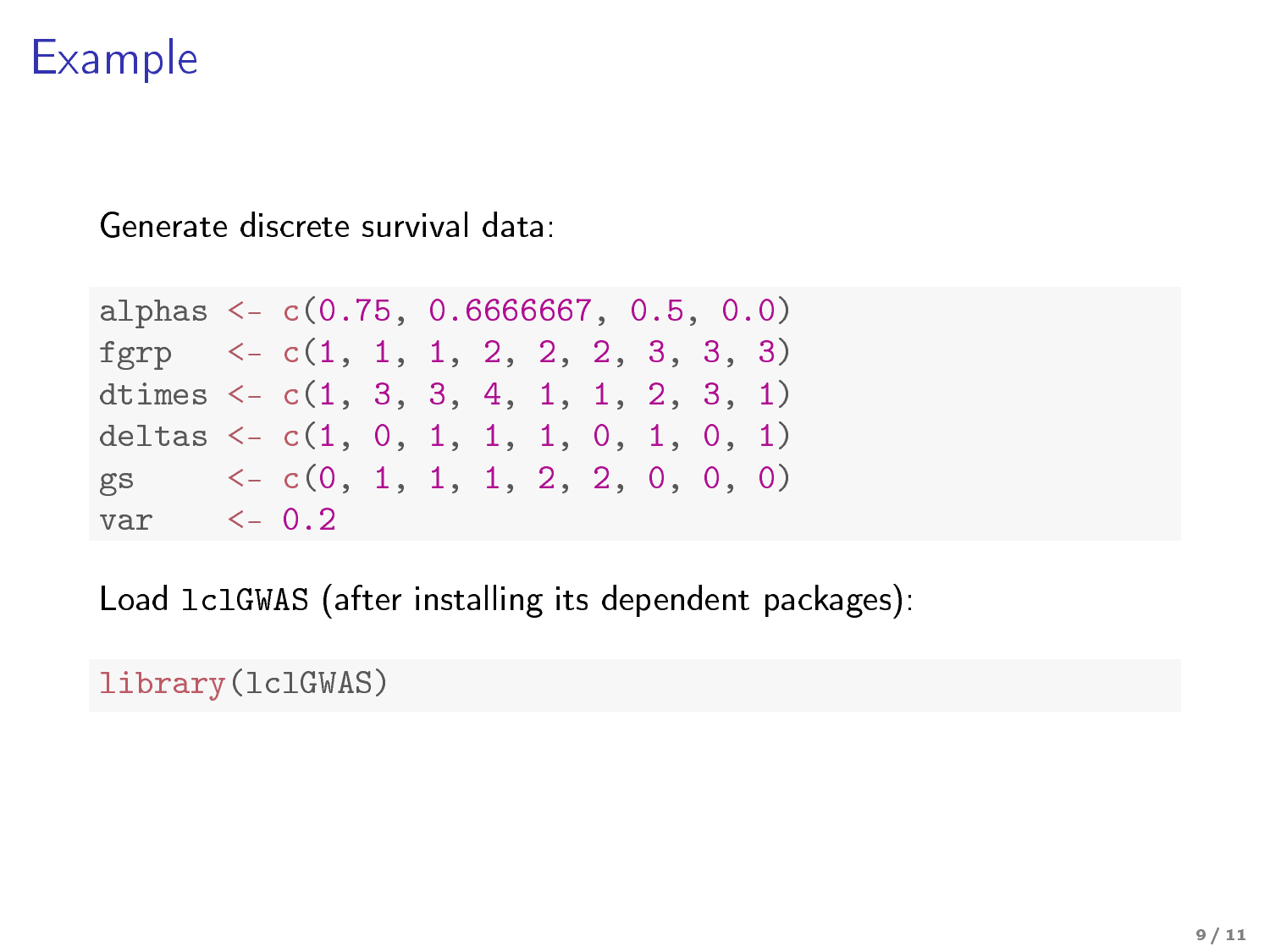# Example Execution

An example estimation of  $\beta$  where the nuisance parameters are estimated under the null hypothesis:

Estimate alphas (always under the null hypothesis)

```
alphaest <- alphaEst(dtimes, deltas)$alphaEst
alphaest
## [1] 0.625 0.800 0.500 0.000
```
#### Estimate variance under the null by setting beta  $= 0$ .

```
var <- varEst(fgrp, alphaest, dtimes, deltas, gs, beta = 0, lower = 0, upper = 2)
var$varEst
```
## [1] 0.763932

#### Estimate  $\beta$

betaEst(fgrp, alphaest, dtimes, deltas, gs, var\$varEst, lower = 0, upper = 2)

## \$betaEst ## [1] 0.7640378